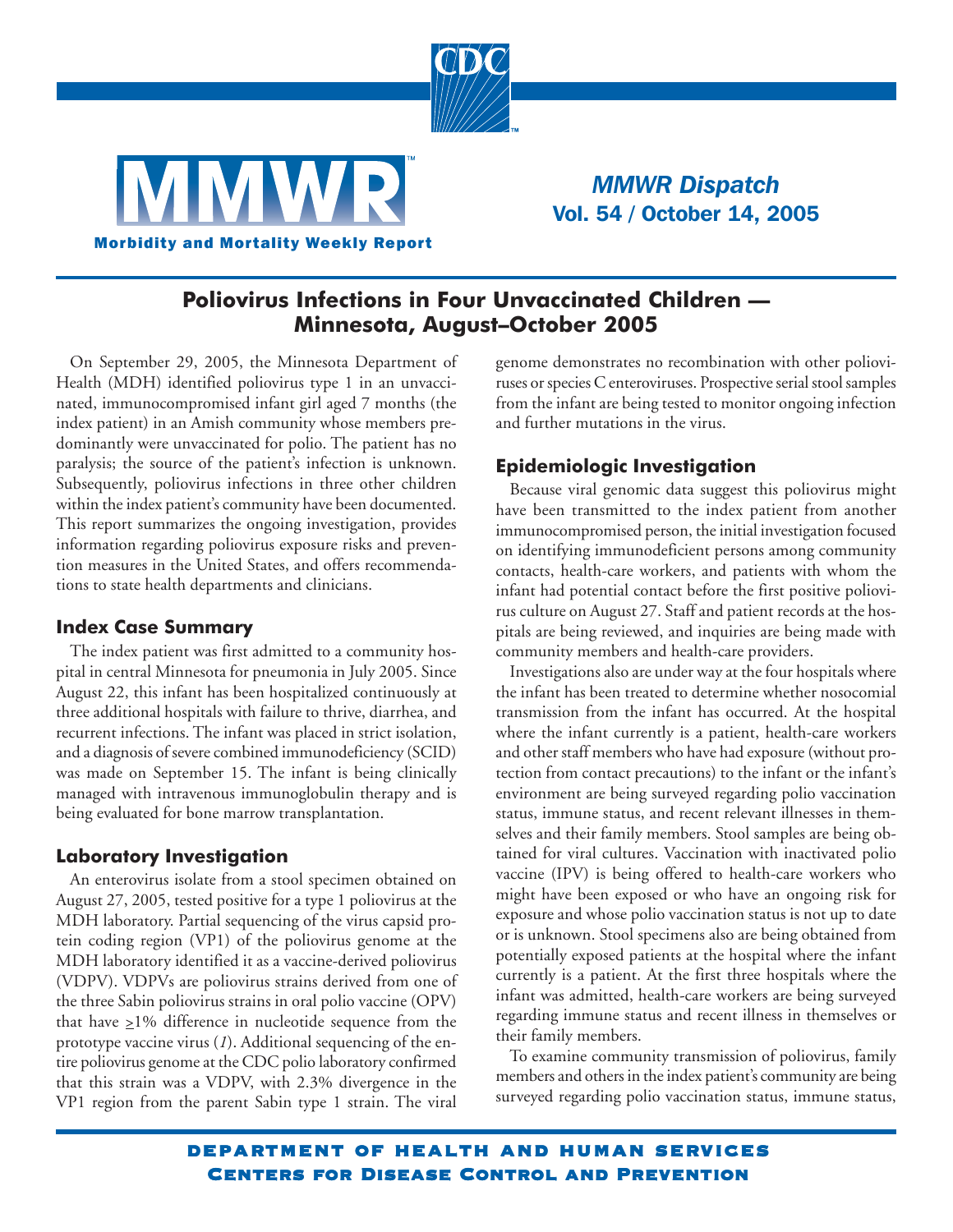and recent illnesses. To date, stool samples have been collected from 32 persons in five of 24 households, and serum samples have been obtained from eight persons in three households, including the index patient's household. Poliovirus type 1 has been confirmed in three of 32 stool specimens; partial sequencing of the VP1 region of these three isolates has indicated they also are VDPV type 1. The positive specimens were obtained from three unvaccinated siblings in one household (not the infant's household). None of these three children have been ill recently, and none were immunocompromised. Stool and serum samples are being requested from additional members of the community. Extended family members and community contacts from other areas who might have come into contact with the index patient are being identified and monitored for illness. IPV is being offered to community members who are not fully vaccinated for polio or whose polio vaccination status is unknown. Hospitals that serve this community and similar communities are being contacted, and retrospective and prospective surveillance is identifying patients whose diagnoses indicate conditions that are clinically consistent with poliovirus infection, including acute flaccid paralysis (AFP), Guillain-Barré Syndrome (GBS), transverse myelitis, and viral or aseptic meningitis.

**Reported by:** *L Bahta, J Bartkus, PhD, J Besser, MS, N Crouch, PhD, E Cebelinski, K Ehresmann, MPH, S Fuller, K Harriman PhD, J Harper, MS, H Hull, MD, R Lynfield, MD, C Miller, MS, J Rainbow, MPH, M Sullivan, MPH, G Wax, MPH, Minnesota Dept of Health; P Ackerman, Children's Hospital and Clinics of Minnesota, Minneapolis. Div of Viral and Rickettsial Diseases, National Center for Infectious Diseases; Epidemiology and Surveillance Div, National Immunization Program; A Parker, MSN, MPH, EIS Officer, CDC.*

**Editorial Note:** The findings in this report are the first identification of a VDPV in the United States and the first occurrence of VDPV transmission in a community since OPV vaccinations were discontinued in 2000 (*2–4*). The extent of circulation within the affected community is not yet known. However, the identification of poliovirus infection in the index patient and three other unvaccinated children in a community at high risk for poliovirus transmission raises concerns regarding 1) transmission to other communities with low levels of vaccination and 2) the risk for a polio outbreak occurring in the United States. Potential also exists for transmission of this virus to other immunodeficient persons. Although this VDPV has not been associated with paralytic disease, based on previous experience with VDPVs, the virus is considered to have potential both for wider transmission and for causing paralytic disease.

VDPVs emerge from OPV viruses as a result of 1) their continuous replication in immunodeficient persons (immunodeficiency-associated or iVDPVs) such as the index patient in this investigation or 2) their circulation in populations with low vaccination coverage (circulating or cVDPVs) (*1*). During community circulation, cVDPVs often recombine with other species C enteroviruses, which is not characteristic for iVDPVs (*1*). Because polioviruses accumulate nucleotide changes at a constant rate of mutation (approximately 1% per year), the time of replication can be inferred from the degree of divergence (*1*). Because cVDPVs commonly revert to a wild poliovirus phenotype, they can have increased transmissibility and high risk for paralytic disease; cVDPVs have caused outbreaks of poliomyelitis in several countries (*1*). VDPVs in highly immunized populations are rare. Before the VDPV identification in Minnesota, the most recent known VDPV excreter in the United States was a child with SCID (now deceased) who developed vaccine-associated paralytic poliomyelitis in 1995 (*4*).

Given the degree of difference (2.3%) from the parent Sabin poliovirus type 1 strain, the virus isolated from the index patient is estimated to have been replicating for approximately 2 years, which means the virus likely is older than the infant. OPV is still widely used in most countries; however, because OPV has not been used in the United States since 2000 and in Canada since 1997, the original source of this virus likely was a person who received OPV in another country. Neither the infant nor her family members had any history of international travel. This virus is not related to other known iVDPVs or to any type 1 cVDPVs that caused outbreaks such as those in Hispaniola during 2000–2001, the Philippines during 2001 (*1*), or Indonesia during 2005.

Most poliovirus infections are asymptomatic or cause mild, febrile disease. Poliovirus infections occasionally cause aseptic meningitis and one out of 200 infections from poliovirus type 1 results in paralytic poliomyelitis, characterized by acute onset of flaccid paralysis that is typically asymmetric and associated with a prodromal fever. Poliovirus is spread through fecal material, oral secretions, and fomites. Widespread transmission among vaccinated health-care workers or in a community with high vaccination coverage is unlikely because fully vaccinated persons are not at risk for disease from this or other polioviruses and seldom shed the virus for longer than a week if they are infected. The National Immunization Survey reports that polio vaccination coverage in Minnesota is 93% for children aged 19–35 months and 98% for school-aged children; however, communities of unvaccinated persons exist in Minnesota and many other states (*5*). The risk for transmission in communities with low vaccination coverage is high. The estimated rate of transmission for wild poliovirus among unvaccinated household contacts is 73%–96% (*6*). Contacts between persons in communities with low vaccination coverage pose the potential for transmission of this poliovirus to